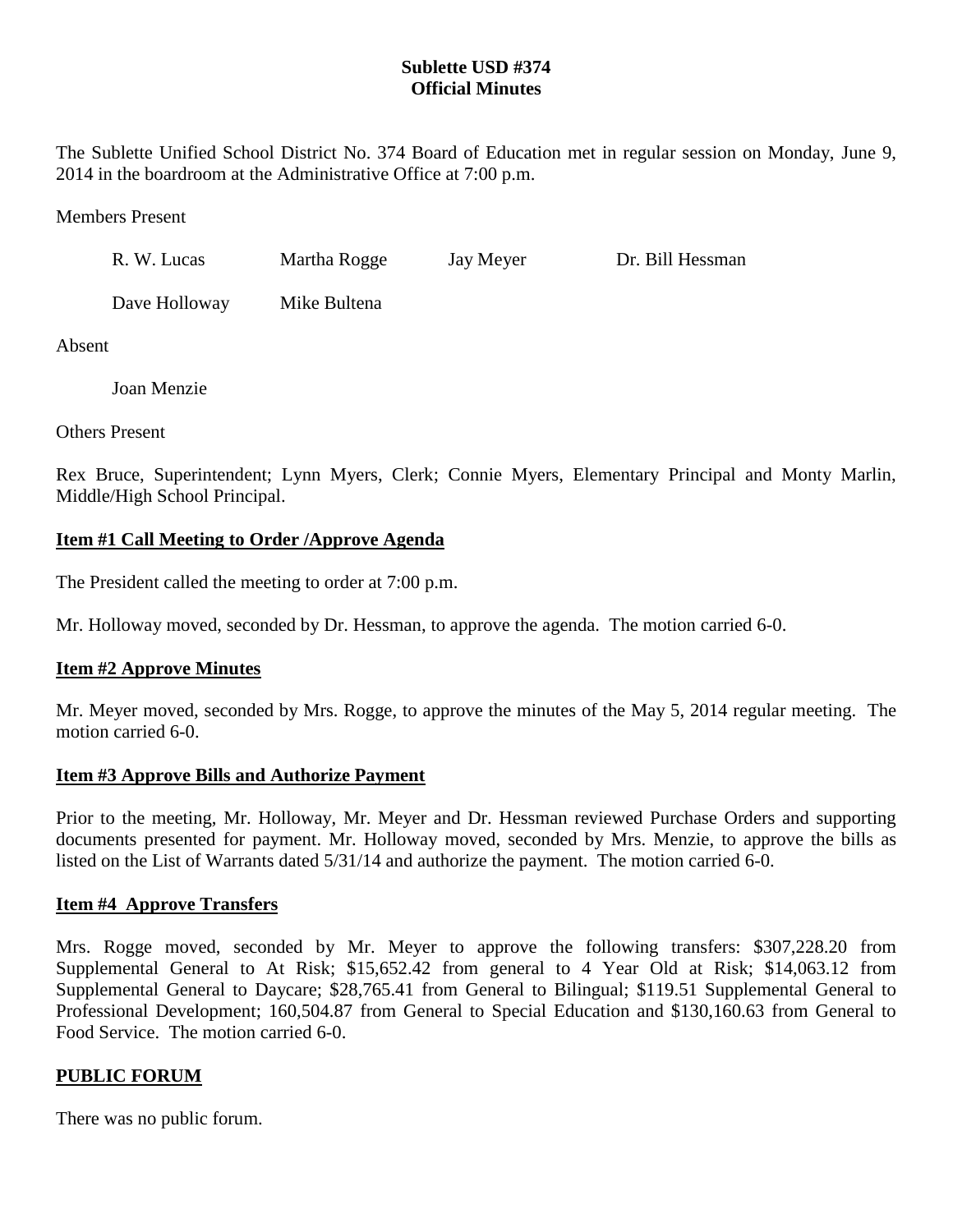Board Minutes Page 2 June 9, 2014

### **Reports**

#### Curriculum

There was no curriculum report. The subject area committees and curriculum coordinating committee do not meet in the summer.

#### **Principals**

Mrs. Myers reported on the duties the of the school nurse. She informed that Mrs. Fitzgerald was a key and valuable employee of the elementary school. She also reported on the successes of the end of school activities, i.e. Grand Friends Day, the Art Show and Cinderella. She stated that there will be four new classroom teachers in the elementary school next fall and that the Best after school program will be in its fourth year.

Mr. Marlin reported on the end of year state track and the regional's for softball and baseball. He stated that there will be two new teachers at the high school and there had been several room changes between teachers.

#### SWPRSC/HPEC

Mr. Meyer reported on the SWPRSC Board meeting. Mr. Lucas reported on the HPEC meeting.

#### Superintendent:

Mr. Bruce discussed the purchase of school vehicles, a new fence for the elementary school, finishing the window project at the elementary school, the wind generator and school security.

There was also a lengthy discussion on a capital outlay resolution.

#### **Item #5 Capital Outlay Resolution**

The board discussed approval of a new capital outlay resolution to increase the current mill rate of 4 to a possible mill rate of 8 as needed. Each year the number of mills levied will be discussed at the June meeting. Superintendent Bruce suggested the board increase this levy only 1 mill for the 2014-2015 school year.

Mr. Bultena moved, seconded by Mr. Meyer, to publish a capital outlay resolution. The motion carried 6-0.

#### **Item #6 Executive Session – Non-elected Personnel**

Mr. Meyer moved, seconded by Mr. Bultena, to go into executive session to discuss non-elected personnel, in order to protect the privacy interest of an identifiable individual(s), to include Mr. Bruce and Mr. Marlin in executive session, and to reconvene to open session in the boardroom at 8:30 p.m. The motion carried 6-0.

Mr. Marlin left the executive session at 8:10 p.m.

The Board reconvened to open session at 8:30 p.m.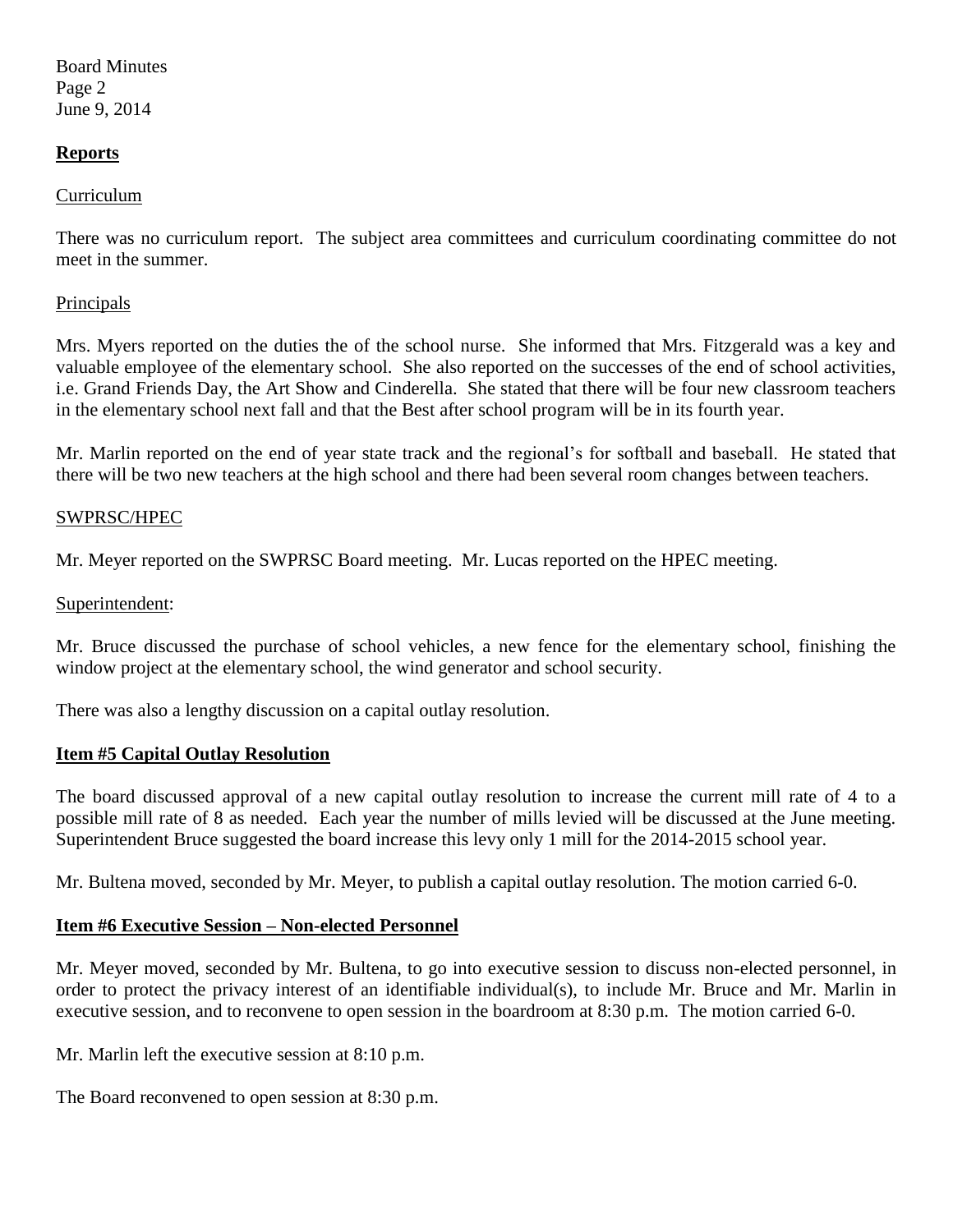### **Item #7 Contract Approval**

Mr. Rogge moved, seconded by Mr. Holloway, to approve the contract of Patti Isaac as Third Grade Teacher. The motion carried 6-0.

Mr. Meyer moved, seconded by Mr. Bultena, to approve the contract of Aaron Dardis as Activities Director/Assistant Middle/High School Principal. The motion carried 6-0.

Mr. Bultena moved, seconded by Dr. Hessman, to approve the contract of Samantha Kraft as Second Grade Teacher. The motion carried 6-0.

Mr. Holloway moved, seconded by Dr. Hessman, to approve the contract of Faron Kraft as Middle/High School P.E. and Weight Teacher. The motion carried 6-0.

Dr. Hessman moved, seconded by Mr. Bultena, to approve the contract of Jennifer Dardis as fulltime Elementary Substitute. The motion carried 6-0.

Mrs. Rogge moved, seconded by Mr. Bultena, to approve the contracts of the list of Classified Personnel. The motion carried 6-0.

Mr. Bultena moved, seconded by Mr. Meyer, to approve the contracts of the list of Certified Personnel. The motion carried 6-0.

Dr. Hessman moved, seconded by Mr. Bultena, to approve the contracts of the list of Supplemental Positions. The motion carried 6-0

#### **Item # 8 Resignations**

Mrs. Rogge moved, seconded by Mr. Holloway, to accept the resignation of Gary Kado, with gratitude for years of service to the district, as High School Social Studies Teacher. The motion carried 6-0.

Mr. Holloway moved, seconded by Mr. Meyer, to accept the resignation of Steve Simpson as Middle/High School P.E./Weights Teacher. The motion carried 6-0.

Mr. Meyer moved, seconded by Mr. Bultena, to accept the resignation of Cheri Simpson as Second Grade Teacher. The motion carried 6-0.

## **Item # 9 Miscellaneous – Special Year End Meeting**

There will be a special session year end meeting on Tuesday June 24, 2014 at 12:00 p.m.